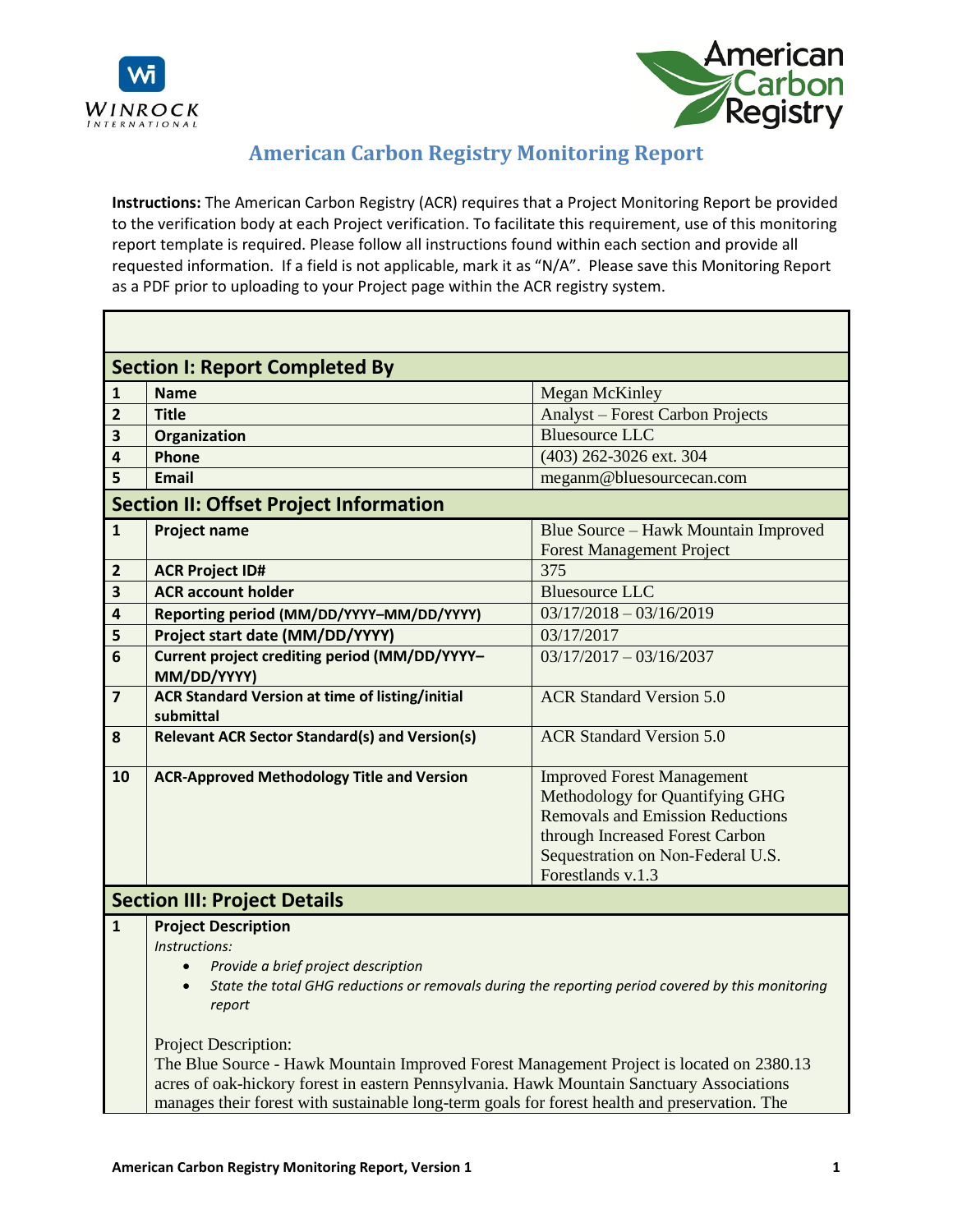



|                         | conservation easement was put in place shortly after the project start date (within one year) and in<br>conjunction the on-going timber harvests on the property will be below net annual growth. This<br>project ensures the long-term conservation and sustainable management of the forest, promotes<br>healthy wildlife habitat, and prevents future compromise of the forest carbon stocks. By committing<br>to maintain forest CO2 stocks above the regional common practice, the project will provide<br>significant climate benefits through carbon sequestration.<br>Total GHG reductions or removals during reporting period: 46,175 tCO2e. |
|-------------------------|-------------------------------------------------------------------------------------------------------------------------------------------------------------------------------------------------------------------------------------------------------------------------------------------------------------------------------------------------------------------------------------------------------------------------------------------------------------------------------------------------------------------------------------------------------------------------------------------------------------------------------------------------------|
| $\overline{2}$          | <b>Program of Activities Project Implementation</b>                                                                                                                                                                                                                                                                                                                                                                                                                                                                                                                                                                                                   |
|                         | Instructions:                                                                                                                                                                                                                                                                                                                                                                                                                                                                                                                                                                                                                                         |
|                         | For a PoA, describe any new project instances, fields, producers, or facilities added during the                                                                                                                                                                                                                                                                                                                                                                                                                                                                                                                                                      |
|                         | reporting period<br>State whether the additional cohort(s) conform to the project boundaries and baseline criteria<br>$\bullet$                                                                                                                                                                                                                                                                                                                                                                                                                                                                                                                       |
|                         | established in the initial GHG project plan                                                                                                                                                                                                                                                                                                                                                                                                                                                                                                                                                                                                           |
|                         | Provide the start date and crediting period for the additional cohort(s)<br>$\bullet$                                                                                                                                                                                                                                                                                                                                                                                                                                                                                                                                                                 |
|                         | Define the roles and responsibilities for all personnel involved in the inclusion of the new cohort(s)<br>$\bullet$                                                                                                                                                                                                                                                                                                                                                                                                                                                                                                                                   |
|                         | Describe procedures to avoid double counting as described in the ACR Standard<br>$\bullet$                                                                                                                                                                                                                                                                                                                                                                                                                                                                                                                                                            |
|                         | Provide all necessary information as stipulated in the validated project plan to ensure that leakage,<br>$\bullet$                                                                                                                                                                                                                                                                                                                                                                                                                                                                                                                                    |
|                         | additionality, baseline establishment, baseline emissions, and eligibility requirements are met by<br>the additional cohort(s)                                                                                                                                                                                                                                                                                                                                                                                                                                                                                                                        |
|                         | Provide a map of each new instance, field, producer, or facility added during the reporting period                                                                                                                                                                                                                                                                                                                                                                                                                                                                                                                                                    |
|                         |                                                                                                                                                                                                                                                                                                                                                                                                                                                                                                                                                                                                                                                       |
|                         | N/A: No additional cohorts beyond those described in initial GHG plan have been added to the<br>project.                                                                                                                                                                                                                                                                                                                                                                                                                                                                                                                                              |
| $\overline{\mathbf{3}}$ | <b>Project Deviations</b>                                                                                                                                                                                                                                                                                                                                                                                                                                                                                                                                                                                                                             |
|                         | Instructions:                                                                                                                                                                                                                                                                                                                                                                                                                                                                                                                                                                                                                                         |
|                         | ACR may permit project-specific deviations to an existing approved methodology where they do not<br>negatively impact the conservativeness of an approved methodology's approach to the<br>quantification of GHG emissions reductions and removal enhancements. For instance, where<br>alternate monitoring or measurement regimes are proposed, ACR may permit these changes<br>provided they are conservative. ACR will not permit, on a project-specific basis, changes to                                                                                                                                                                         |
|                         | requirements related to additionality assessment or baseline establishment.<br>State the deviation and rationale for the deviation; in the rationale, provide both the necessity of                                                                                                                                                                                                                                                                                                                                                                                                                                                                   |
|                         | the deviation and demonstration that the deviation is conservative (i.e. will underestimate net GHG                                                                                                                                                                                                                                                                                                                                                                                                                                                                                                                                                   |
|                         | reductions/removals).                                                                                                                                                                                                                                                                                                                                                                                                                                                                                                                                                                                                                                 |
|                         | State whether ACR has formally approved the deviation                                                                                                                                                                                                                                                                                                                                                                                                                                                                                                                                                                                                 |
|                         | N/A: No project deviations have occurred in this reporting period.                                                                                                                                                                                                                                                                                                                                                                                                                                                                                                                                                                                    |
| $\overline{4}$          | <b>Regulatory Compliance</b>                                                                                                                                                                                                                                                                                                                                                                                                                                                                                                                                                                                                                          |
|                         | Instructions:                                                                                                                                                                                                                                                                                                                                                                                                                                                                                                                                                                                                                                         |
|                         | Projects must maintain material regulatory compliance. In order to maintain material regulatory<br>compliance, a project must complete all regulatory requirements at required intervals. Project<br>Proponents are required to provide a regulatory compliance attestation to a verification body at                                                                                                                                                                                                                                                                                                                                                 |
|                         | each verification. This attestation must disclose all violations or other instances of noncompliance<br>with laws, regulations, or other legally binding mandates directly related to project activities.                                                                                                                                                                                                                                                                                                                                                                                                                                             |
|                         | State whether all regulatory requirements were completed at required intervals.                                                                                                                                                                                                                                                                                                                                                                                                                                                                                                                                                                       |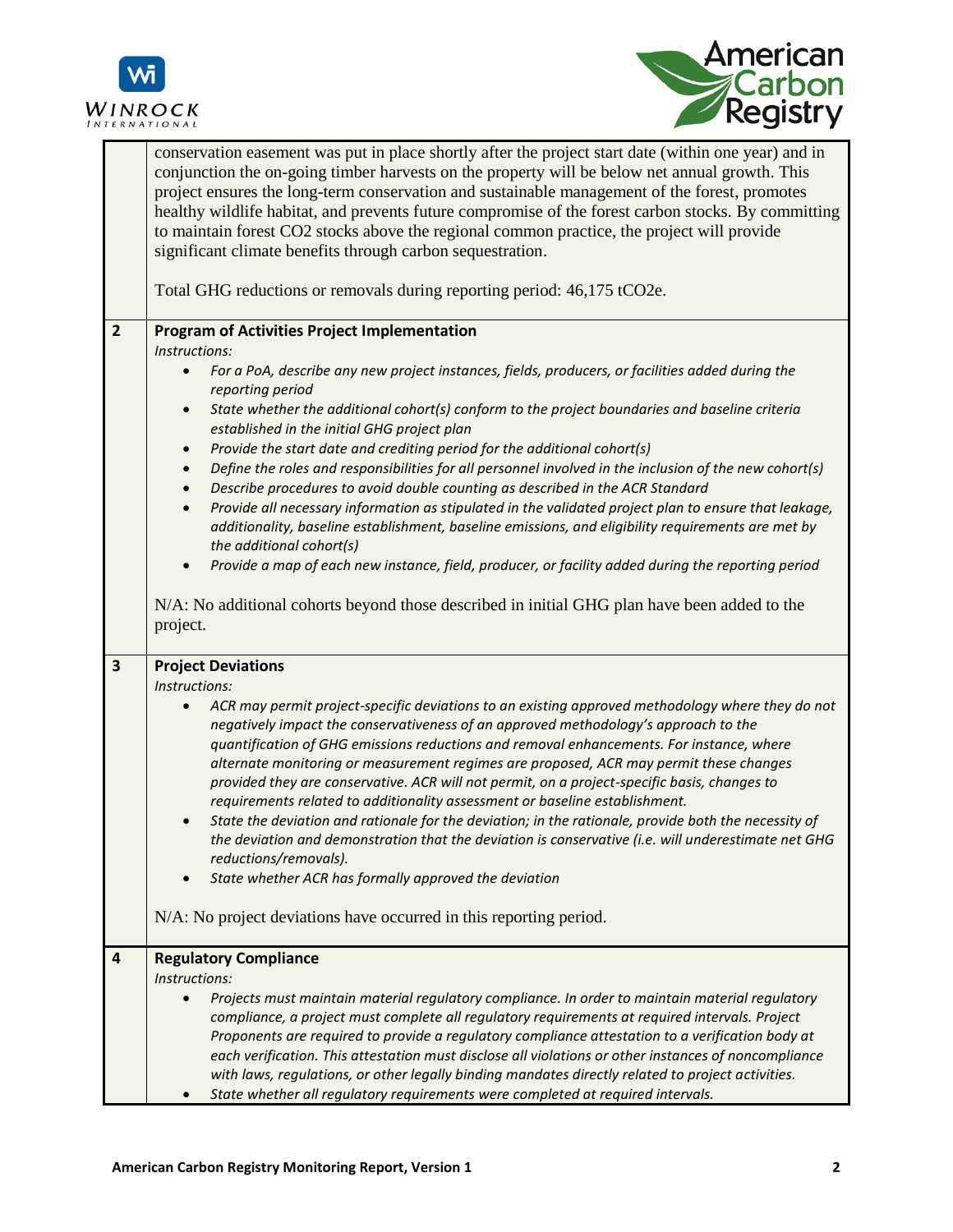



|                         | State whether the required regulatory compliance attestation has or will be provided to the<br>Project's verification body.                                                                                                                                                                                                                                                                                 |                                                                                               |                                                                                                                                                                                                                                                                                                                                                                                                                   |
|-------------------------|-------------------------------------------------------------------------------------------------------------------------------------------------------------------------------------------------------------------------------------------------------------------------------------------------------------------------------------------------------------------------------------------------------------|-----------------------------------------------------------------------------------------------|-------------------------------------------------------------------------------------------------------------------------------------------------------------------------------------------------------------------------------------------------------------------------------------------------------------------------------------------------------------------------------------------------------------------|
|                         | Blue Source – Hawk Mountain IFM is not a required project by any law, regulation, or legally<br>binding mandate. The project is in compliance with all local, state, and federal timber laws. All<br>regulatory requirements were completed at required intervals. The required regulatory compliance<br>annual attestation has been provided to the Project's verification body for this reporting period. |                                                                                               |                                                                                                                                                                                                                                                                                                                                                                                                                   |
|                         | <b>Section IV: AFOLU Projects</b>                                                                                                                                                                                                                                                                                                                                                                           |                                                                                               |                                                                                                                                                                                                                                                                                                                                                                                                                   |
| $\mathbf{1}$            | Reversals (Please note that reversals must be reported to ACR as soon as they are discovered<br>per the ACR Risk Mitigation Agreement)                                                                                                                                                                                                                                                                      |                                                                                               |                                                                                                                                                                                                                                                                                                                                                                                                                   |
|                         | Instructions:<br>$\bullet$                                                                                                                                                                                                                                                                                                                                                                                  |                                                                                               |                                                                                                                                                                                                                                                                                                                                                                                                                   |
|                         | period                                                                                                                                                                                                                                                                                                                                                                                                      | State whether there have been any intentional or unintentional reversals during the reporting |                                                                                                                                                                                                                                                                                                                                                                                                                   |
|                         | $\bullet$                                                                                                                                                                                                                                                                                                                                                                                                   | If a reversal has occurred, describe the reversal in this section                             |                                                                                                                                                                                                                                                                                                                                                                                                                   |
|                         | N/A: No reversals have occurred.                                                                                                                                                                                                                                                                                                                                                                            |                                                                                               |                                                                                                                                                                                                                                                                                                                                                                                                                   |
|                         | <b>Carbon Pools</b><br>Instructions:<br>Populate the below table with the total tCO <sub>2</sub> e for each applicable carbon pool as specified (add<br>$\bullet$<br>rows for any additional relevant carbon pools)                                                                                                                                                                                         |                                                                                               |                                                                                                                                                                                                                                                                                                                                                                                                                   |
|                         | <b>Carbon Pool</b>                                                                                                                                                                                                                                                                                                                                                                                          | Previous (total tCO <sub>2</sub> e)                                                           | Current (total tCO <sub>2</sub> e)                                                                                                                                                                                                                                                                                                                                                                                |
|                         |                                                                                                                                                                                                                                                                                                                                                                                                             |                                                                                               |                                                                                                                                                                                                                                                                                                                                                                                                                   |
|                         | <b>Standing Live (AG + BG)</b>                                                                                                                                                                                                                                                                                                                                                                              | 378,311                                                                                       | 383,090                                                                                                                                                                                                                                                                                                                                                                                                           |
|                         | <b>Standing Dead</b>                                                                                                                                                                                                                                                                                                                                                                                        | 76,895                                                                                        | 76,895                                                                                                                                                                                                                                                                                                                                                                                                            |
|                         | Soil                                                                                                                                                                                                                                                                                                                                                                                                        | n/a                                                                                           | n/a                                                                                                                                                                                                                                                                                                                                                                                                               |
|                         | <b>Harvested Wood Products</b>                                                                                                                                                                                                                                                                                                                                                                              | $\mathbf{0}$                                                                                  | $\mathbf{0}$                                                                                                                                                                                                                                                                                                                                                                                                      |
| $\overline{\mathbf{3}}$ | Inventory<br>Instructions:<br>percentage, if applicable<br>$\bullet$<br>describe how plot locations were determined.<br>inventory methodology or inventory data.                                                                                                                                                                                                                                            | State whether the project is using the original inventory                                     | Describe any changes to the original inventory methodology since the last verification, if applicable<br>For new inventory plots that were re-measured, list the updated confidence statistic and deduction<br>If new plots were added to inventory, please provide an updated map showing plot locations and<br>The project is using the original inventory and no plots were added. No changes were made to the |
|                         | <b>Section V: Project Monitoring</b>                                                                                                                                                                                                                                                                                                                                                                        |                                                                                               |                                                                                                                                                                                                                                                                                                                                                                                                                   |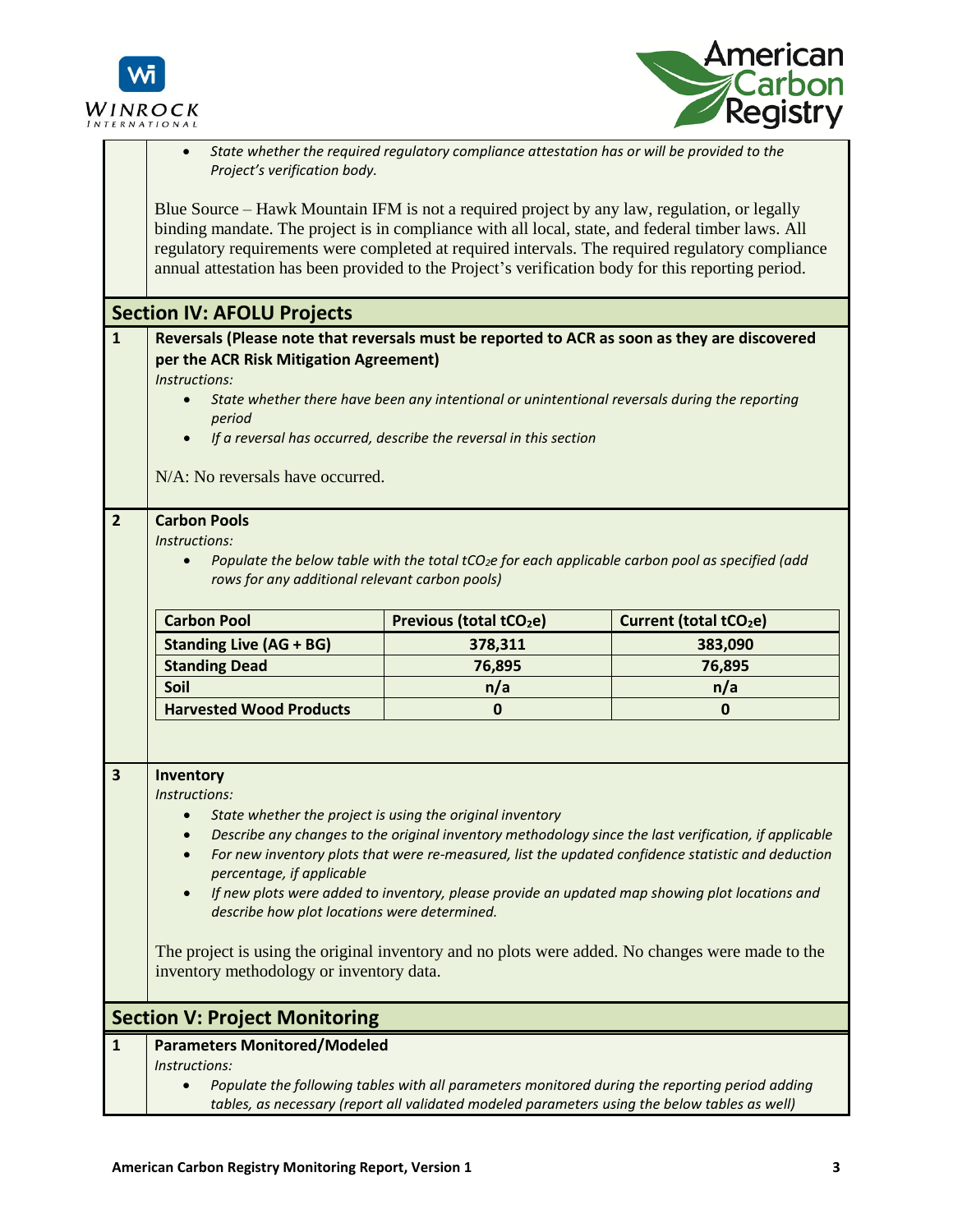



| <b>Parameter</b>      | A <sub>1</sub>                                                                 |
|-----------------------|--------------------------------------------------------------------------------|
| <b>Units</b>          | Acres                                                                          |
| <b>Description</b>    | Area of IFM Project                                                            |
| <b>Methodology</b>    | Strata area figures adjusted based on stocking levels and species distribution |
| Equation #(s)         |                                                                                |
| <b>Source of Data</b> | GIS shape file derived from GPS coordinates                                    |
| <b>Measurement</b>    |                                                                                |

| <b>Parameter</b>      |                                                                  |
|-----------------------|------------------------------------------------------------------|
| <b>Units</b>          | ۷ľ                                                               |
| <b>Description</b>    | Number of years between monitoring time t and t1 $(T = t2 - t1)$ |
| <b>Methodology</b>    |                                                                  |
| Equation #(s)         |                                                                  |
| <b>Source of Data</b> | Monitoring reports                                               |
| <b>Measurement</b>    | Subtraction                                                      |

| <b>Parameter</b>      | Diameter at breast height of tree           |
|-----------------------|---------------------------------------------|
| <b>Units</b>          | Inches (to $1/10th$ an inch)                |
| <b>Description</b>    | Tree diameter measure 4.5 feet above ground |
| <b>Methodology</b>    | Measured with Loggers Tape or calipers      |
| Equation #(s)         |                                             |
| <b>Source of Data</b> | Field measurement                           |
| <b>Measurement</b>    |                                             |

| <b>Parameter</b>      | н                                      |
|-----------------------|----------------------------------------|
| <b>Units</b>          | Feet                                   |
| <b>Description</b>    | Height of tree                         |
| <b>Methodology</b>    | Measured with clinometer or hypsometer |
| Equation #(s)         |                                        |
| <b>Source of Data</b> | Field measurement                      |
| <b>Measurement</b>    |                                        |

| <b>Parameter</b>      | Decay Class                                                                  |
|-----------------------|------------------------------------------------------------------------------|
| <b>Units</b>          |                                                                              |
| <b>Description</b>    | Qualitative degree of decomposition                                          |
| Methodology           | Qualitative assessment of dead tree into 1 of 4 decay classes based on class |
| <b>Section</b>        | descriptions                                                                 |
| Equation #(s)         |                                                                              |
| <b>Source of Data</b> | Field measurement                                                            |
| <b>Measurement</b>    |                                                                              |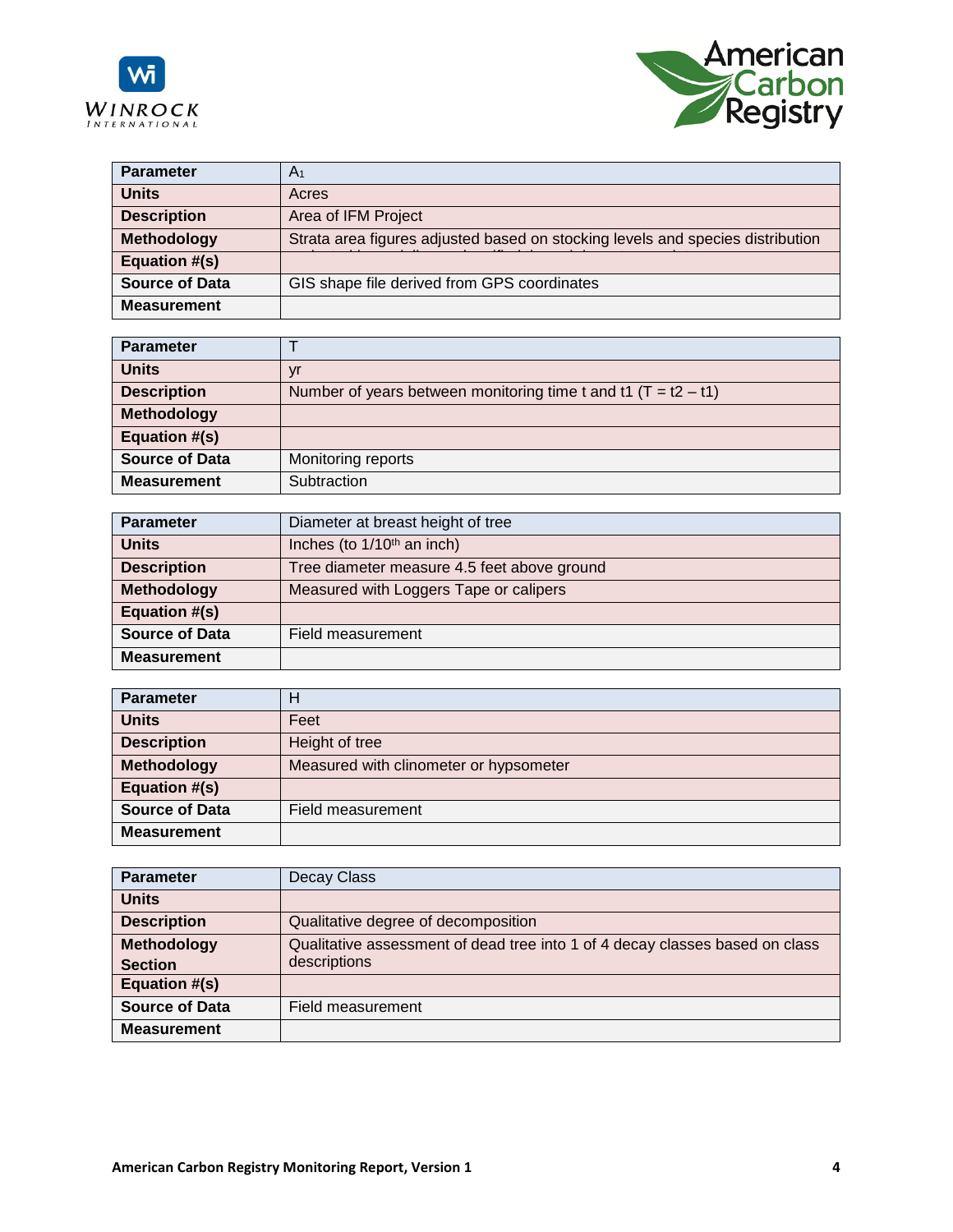

**Frequency**

**Frequency**



| <b>Parameter</b>      | <b>Tree Live/Dead Status</b>                           |
|-----------------------|--------------------------------------------------------|
| <b>Units</b>          |                                                        |
| <b>Description</b>    | Live or Dead                                           |
| <b>Methodology</b>    | Measured per the Hawk Mountain Carbon Plot Methodology |
| <b>Equation #(s)</b>  |                                                        |
| <b>Source of Data</b> | Field measurement                                      |
| <b>Measurement</b>    |                                                        |

| <b>Parameter</b>      | <b>Defect</b>                                                                                                   |
|-----------------------|-----------------------------------------------------------------------------------------------------------------|
| <b>Units</b>          |                                                                                                                 |
| <b>Description</b>    | Qualitative percent of missing biomass                                                                          |
| Methodology           | Qualitative assessment of tree assessed by thirds for the % missing biomass                                     |
| <b>Section</b>        | from each third. Post-inventory weighting conducted for each third of tree<br>(Bottom 65%, Middle 25%, Top 10%) |
| Equation #(s)         |                                                                                                                 |
| <b>Source of Data</b> | Field measurement                                                                                               |
| <b>Measurement</b>    |                                                                                                                 |

| <b>Parameter</b>      | <b>Species Composition</b>                                      |
|-----------------------|-----------------------------------------------------------------|
| <b>Units</b>          | $\%$                                                            |
| <b>Description</b>    | Spp composition as a percentage of basal area                   |
| Methodology           | Derived from the basal area calculations in the inventory data. |
| Equation #(s)         |                                                                 |
| <b>Source of Data</b> | Calculation of project emissions.                               |
| <b>Measurement</b>    |                                                                 |

| <b>Parameter</b>              | <b>Harvest Wood Products</b>                                                                                |
|-------------------------------|-------------------------------------------------------------------------------------------------------------|
| <b>Units</b>                  | Metrics tons $CO2$                                                                                          |
| <b>Description</b>            | Carbon remaining in stored wood products 100 years after harvest for the<br>project in year t.              |
| Methodology<br><b>Section</b> | Wood volumes harvested will be monitored using American Forest<br>Management's internal recordation system. |
| Equation #(s)                 |                                                                                                             |
| <b>Source of Data</b>         | Field measurement                                                                                           |
| <b>Measurement</b>            |                                                                                                             |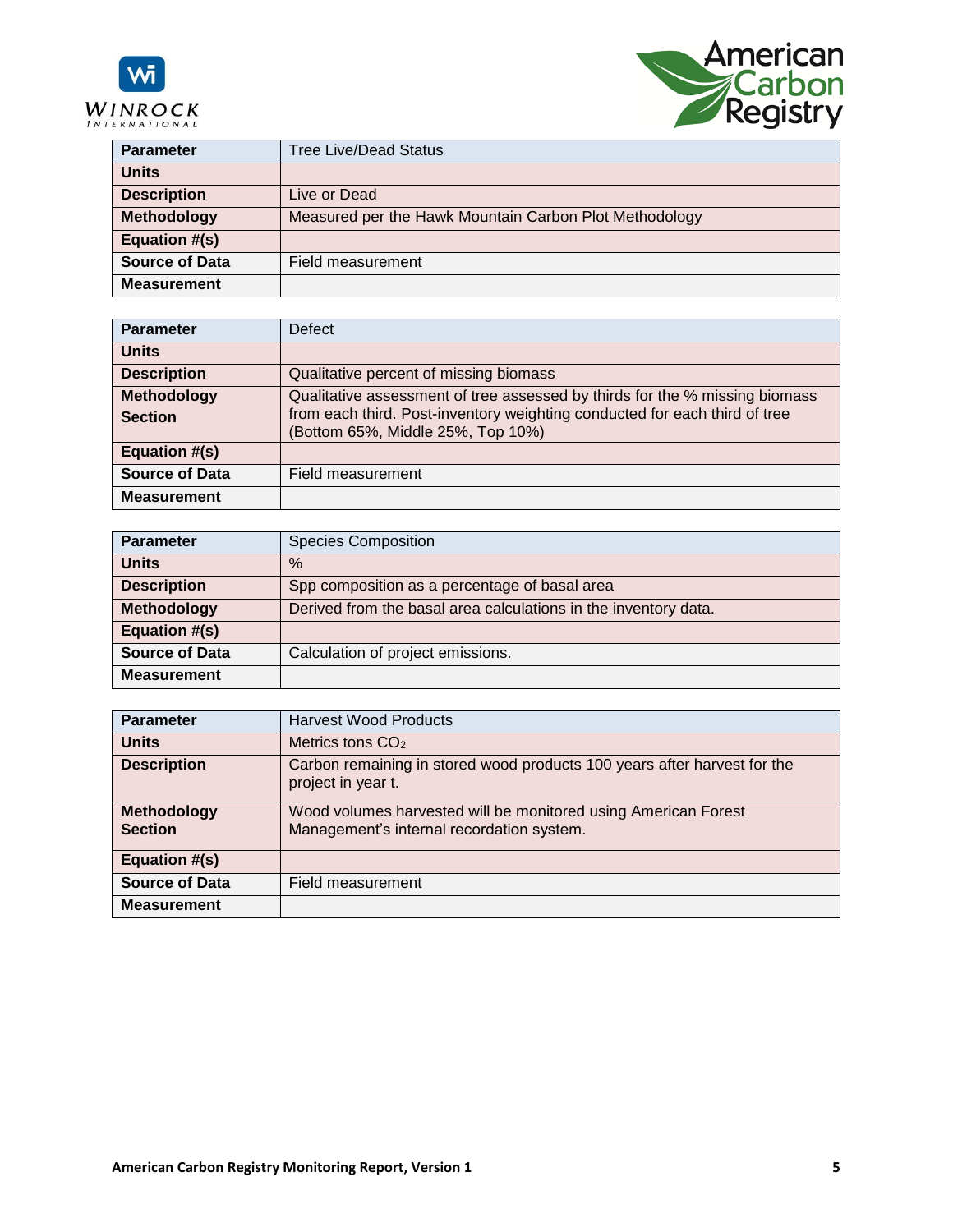



| <b>Parameter</b>      | <b>Forest Carbon</b>                                                                 |
|-----------------------|--------------------------------------------------------------------------------------|
| <b>Units</b>          | Metrics tons of $CO2$                                                                |
| <b>Description</b>    | Carbon stores in above and below ground live trees at the beginning of the<br>year t |
| <b>Methodology</b>    | Consistent with Hawk Mountain Carbon Plot Methodology.docx                           |
| Equation #(s)         |                                                                                      |
| <b>Source of Data</b> | Calculation of project emissions.                                                    |
| <b>Measurement</b>    |                                                                                      |

| $\overline{2}$                                                            | <b>Monitoring Plan</b>                                                                                                                                                                                                                                                                                                  |  |  |  |  |  |
|---------------------------------------------------------------------------|-------------------------------------------------------------------------------------------------------------------------------------------------------------------------------------------------------------------------------------------------------------------------------------------------------------------------|--|--|--|--|--|
|                                                                           | Instructions:                                                                                                                                                                                                                                                                                                           |  |  |  |  |  |
|                                                                           | Provide the personnel names and roles/responsibilities for each party involved in monitoring the<br>$\bullet$<br>offset project                                                                                                                                                                                         |  |  |  |  |  |
|                                                                           | Provide a description of the GHG management system employed including:                                                                                                                                                                                                                                                  |  |  |  |  |  |
| The location and recordkeeping/retention requirements for all stored data |                                                                                                                                                                                                                                                                                                                         |  |  |  |  |  |
|                                                                           | Methods used to generate data<br>$\bullet$                                                                                                                                                                                                                                                                              |  |  |  |  |  |
|                                                                           | Transfer points and methods of non-automated transfer of data<br>$\bullet$                                                                                                                                                                                                                                              |  |  |  |  |  |
|                                                                           | If applicable, describe any calibration procedures and the frequency with which calibration and<br>other maintenance requirements are performed                                                                                                                                                                         |  |  |  |  |  |
|                                                                           |                                                                                                                                                                                                                                                                                                                         |  |  |  |  |  |
|                                                                           | Describe the internal audit and other quality assurance/quality control procedures<br>$\bullet$                                                                                                                                                                                                                         |  |  |  |  |  |
| Sampling methods utilized and performed during the reporting period       |                                                                                                                                                                                                                                                                                                                         |  |  |  |  |  |
|                                                                           |                                                                                                                                                                                                                                                                                                                         |  |  |  |  |  |
|                                                                           | See section D2. Monitoring Plan of the GHG Plan for a detailed outline of the reporting                                                                                                                                                                                                                                 |  |  |  |  |  |
|                                                                           | requirements.                                                                                                                                                                                                                                                                                                           |  |  |  |  |  |
|                                                                           |                                                                                                                                                                                                                                                                                                                         |  |  |  |  |  |
|                                                                           | <b>Section VI: GHG Emission Reductions and Removals</b>                                                                                                                                                                                                                                                                 |  |  |  |  |  |
| $\mathbf{1}$                                                              | <b>Baseline Emissions</b>                                                                                                                                                                                                                                                                                               |  |  |  |  |  |
|                                                                           | Instructions:                                                                                                                                                                                                                                                                                                           |  |  |  |  |  |
|                                                                           | Provide a summary calculation of baseline emissions; attach as an appendix, a spreadsheet<br>$\bullet$<br>documenting baseline emissions quantification                                                                                                                                                                 |  |  |  |  |  |
|                                                                           | Baseline emission in live and dead trees in March 2019, grown from the inventory data, is -72,180 t<br>$CO2$ (= $\Delta_{2019-2018}$ Live Tree CO2 baseline + $\Delta_{2019-2018}$ Standing Dead CO2 baseline + HWP baseline).<br>See "HawkMountain_RP_ERT_HWP.xls" documentation of baseline emissions quantification. |  |  |  |  |  |
| $\overline{2}$                                                            | <b>Project Emissions</b>                                                                                                                                                                                                                                                                                                |  |  |  |  |  |
|                                                                           | <i>Instructions:</i>                                                                                                                                                                                                                                                                                                    |  |  |  |  |  |
|                                                                           | Provide a summary calculation of project emissions; attach as an appendix, a spreadsheet<br>$\bullet$                                                                                                                                                                                                                   |  |  |  |  |  |
|                                                                           | documenting project emissions quantification                                                                                                                                                                                                                                                                            |  |  |  |  |  |
|                                                                           | Live tree carbon stocks in the with-project scenario were projected two growing seasons from the                                                                                                                                                                                                                        |  |  |  |  |  |
|                                                                           | March-April 2017 inventory. The projection was developed by deriving individual live tree annual                                                                                                                                                                                                                        |  |  |  |  |  |
|                                                                           | diameter growth rates from one 10-year cycle model run of FVS-NE with no management                                                                                                                                                                                                                                     |  |  |  |  |  |
|                                                                           |                                                                                                                                                                                                                                                                                                                         |  |  |  |  |  |
|                                                                           | (reflecting the lack of timber harvest or other forest management activities occurring in the actual                                                                                                                                                                                                                    |  |  |  |  |  |
|                                                                           | case during the monitoring period). The process is detailed below: (see also GHG Plan).                                                                                                                                                                                                                                 |  |  |  |  |  |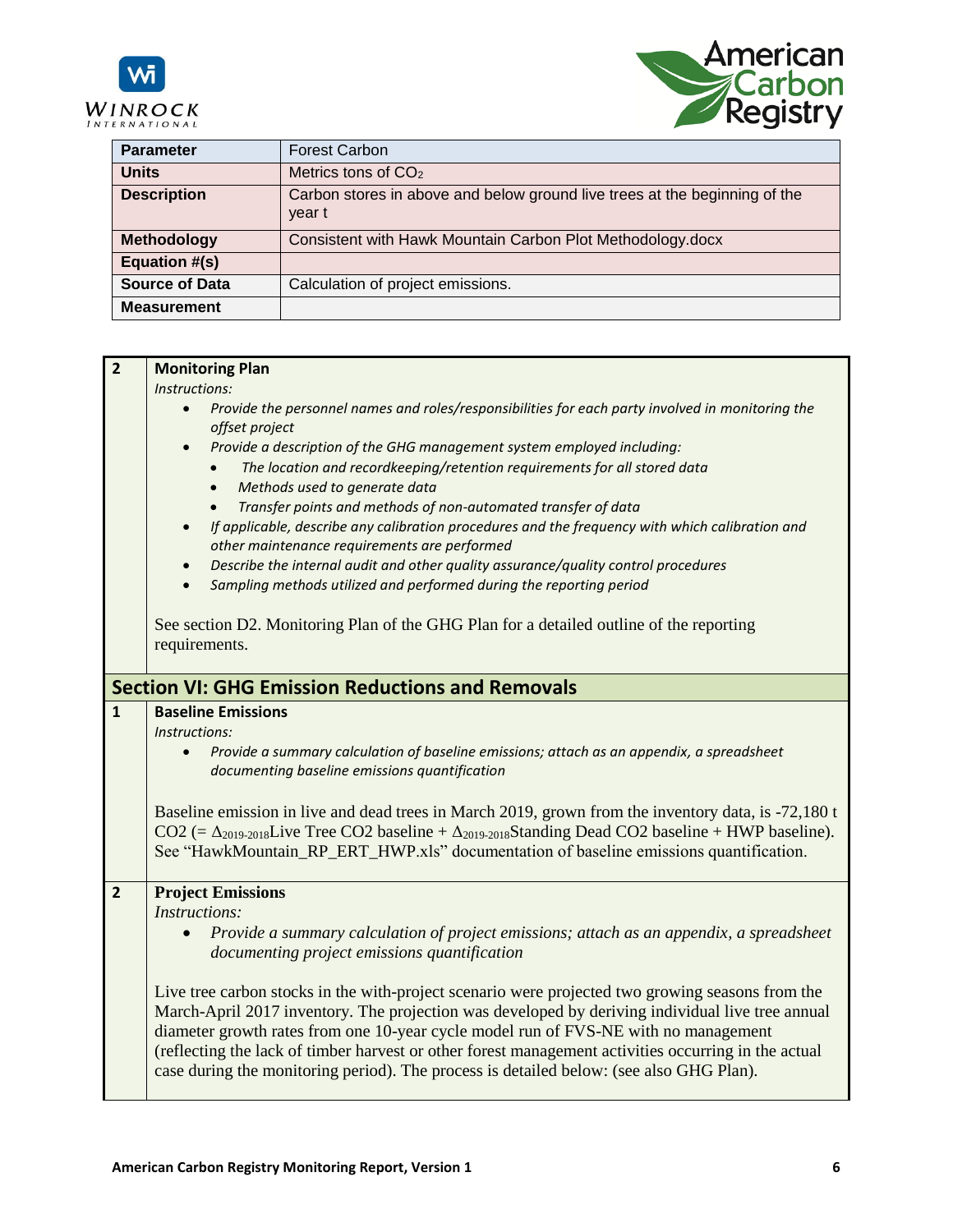



Carbon stock estimates for the end of the March 17, 2018 – March 16, 2019 monitoring period were modeled via FVS-NE from the March-April 2017 inventory data via the approach outlined below.

- 1. April 2017 inventory data were entered into FVS-NE and grown for 10 years with no management (with "NoTriple" keyworded to track individual trees and permit crossreferencing to raw inventory dataset).
- 2. For each live tree (ascribed a unique identifier), annual diameter growth was derived assuming linear growth during the 10-year projection interval (i.e. for dbh, annual growth calculated as dbh at end of 10-year interval *minus* dbh at beginning of 10-year interval, reported in the FVS Treelist output, *divided by* 10).
- 3. For each live tree, diameter data from the April 2017 inventory were grown referencing the annual rates derived in step 2 above, adding two years of annual growth (i.e. two growing seasons) from the Mar 2017 measurement value.
- 4. Carbon stocks were recalculated using the grown data. No harvests or significant disturbances took place during the intervening period.

Modeled results for above- and belowground (live) tree biomass for the 16 May 2018 verification date are presented in the table below.

| Live $(AG + BG) CO2$ | <b>Mean live</b><br>tCO <sub>2</sub> /acre |
|----------------------|--------------------------------------------|
| Project Area average | 159.2                                      |

Stocks of standing dead wood were assumed to be constant through the period.

| <b>Standing Dead</b> | <b>Mean dead</b><br>tCO2/acre |
|----------------------|-------------------------------|
| Project Area average | 32.3                          |

Project emission reduction in live and dead trees in March 2019, grown from the inventory data, is 4,779 t CO2 (=  $\Delta_{2019-2018}$ Live Tree CO2 Project +  $\Delta_{2019-2018}$ Standing dead CO2 Project + HWP Project).

No burning of any kind took place in the project area. Thus, parameter  $BS_P$  equals zero and the outcome of equation 13 of the methodology, parameter *GHGP*, equals zero.

As no timber harvests took place during the March 17, 2018 – March 16, 2019 monitoring period, inputs of carbon in long-term storage in wood products in the with-project case,  $C_{P,HWP,I}$ , are equal to zero.

Carbon in all pools/sources/sinks in the with-project scenario for March 17, 2018 – March 16, 2019 monitoring period are detailed in the table below. Values for sources/sinks (harvested wood products and emissions due to burning logging slash) represent totals through the end of the second monitoring period.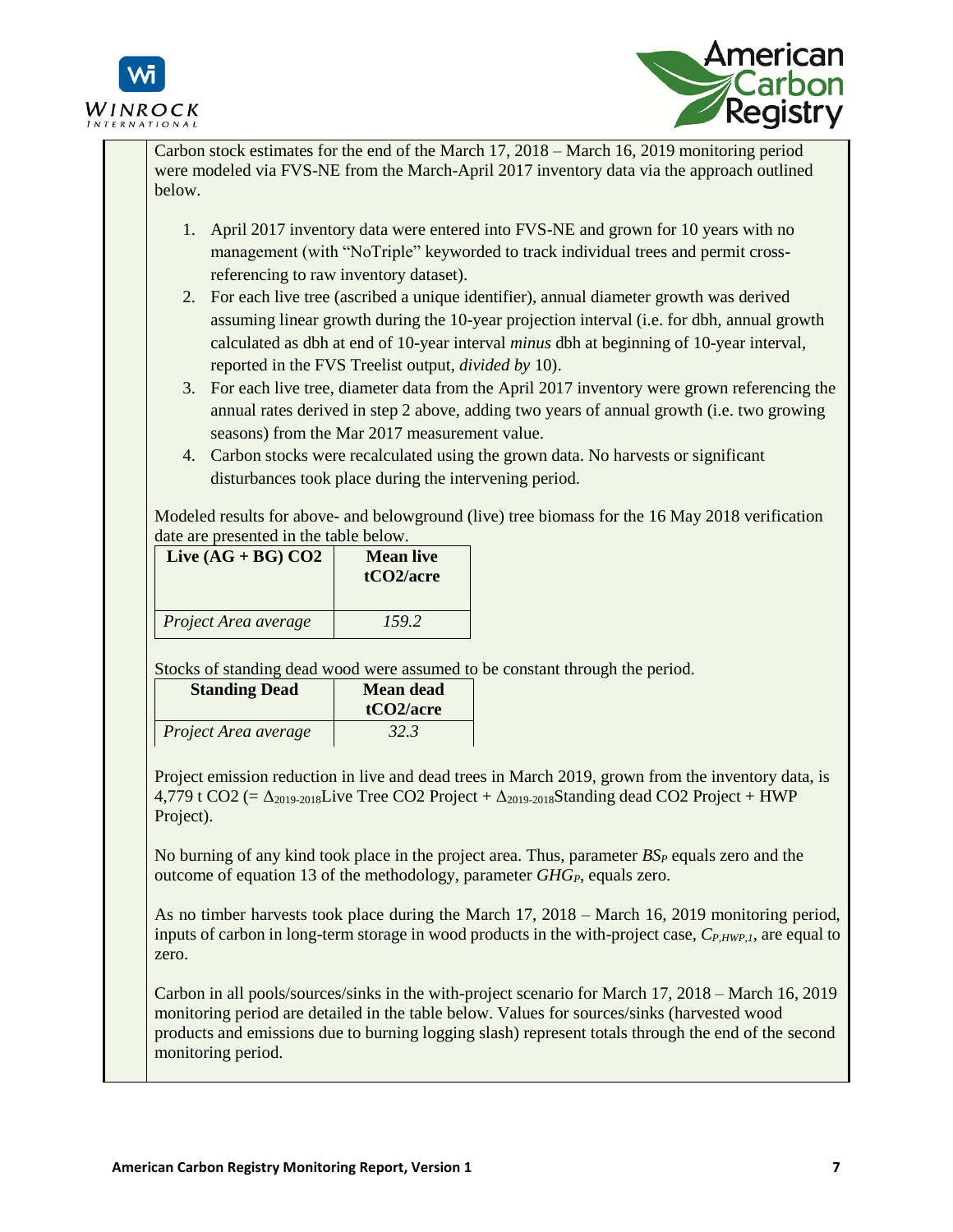



|   | <b>Date</b>                                                                                                                                                                                                                                                                                                                                                                                                                                                                                                                                                                                                                                                                                                                                                                                                                                                                                                                                                                                                                            | Live t<br>CO <sub>2</sub> /acre                                                                   | <b>Standing dead</b><br>t CO <sub>2</sub> /acre                                                | total HWP<br>t CO <sub>2</sub>                                                                               | total<br>GHG,Pt<br>CO <sub>2</sub> |                                               |  |
|---|----------------------------------------------------------------------------------------------------------------------------------------------------------------------------------------------------------------------------------------------------------------------------------------------------------------------------------------------------------------------------------------------------------------------------------------------------------------------------------------------------------------------------------------------------------------------------------------------------------------------------------------------------------------------------------------------------------------------------------------------------------------------------------------------------------------------------------------------------------------------------------------------------------------------------------------------------------------------------------------------------------------------------------------|---------------------------------------------------------------------------------------------------|------------------------------------------------------------------------------------------------|--------------------------------------------------------------------------------------------------------------|------------------------------------|-----------------------------------------------|--|
|   | March 17, 2018                                                                                                                                                                                                                                                                                                                                                                                                                                                                                                                                                                                                                                                                                                                                                                                                                                                                                                                                                                                                                         | 159.2                                                                                             | 32.3                                                                                           | $\theta$                                                                                                     | 455,206                            |                                               |  |
|   | March 16, 2019                                                                                                                                                                                                                                                                                                                                                                                                                                                                                                                                                                                                                                                                                                                                                                                                                                                                                                                                                                                                                         | 161.0                                                                                             | 32.3                                                                                           | $\overline{0}$                                                                                               | 459,985                            |                                               |  |
|   |                                                                                                                                                                                                                                                                                                                                                                                                                                                                                                                                                                                                                                                                                                                                                                                                                                                                                                                                                                                                                                        |                                                                                                   |                                                                                                |                                                                                                              |                                    |                                               |  |
| 3 | <b>Leakage Emissions</b><br>Instructions:<br>If applicable, provide a summary calculation of leakage emissions; attach as an appendix, a<br>spreadsheet documenting leakage emissions quantification<br>Quantification of leakage is limited to market leakage, as no activity-shifting leakage is allowed by<br>the methodology beyond de minimis levels. All forestlands owned by Hawk Mountain Sanctuary<br>Association are FSC certified and included in the carbon project, therefore there is no activity-<br>shifting leakage.<br>Market leakage was determined by quantifying the merchantable carbon removed in both the<br>baseline and with-project cases. Carbon in long-term storage in in-use wood products and landfills,<br>was used to assess relative amounts of "total wood products produced" in the two scenarios. The<br>decrease in wood production relative to the baseline was then calculated and the applicable market<br>leakage discount factor was determined.<br>Table VI.3.a. Baseline Leakage Factors |                                                                                                   |                                                                                                |                                                                                                              |                                    |                                               |  |
|   | <b>Period</b>                                                                                                                                                                                                                                                                                                                                                                                                                                                                                                                                                                                                                                                                                                                                                                                                                                                                                                                                                                                                                          | <b>Total HWP</b><br>stored for 20<br>yr. crediting<br>period in the<br><b>Baseline</b><br>(tCO2e) | <b>Total HWP</b><br>stored for 20<br>yr. crediting<br>period<br>project<br>scenario<br>(tCO2e) | Decrease in<br><b>Wood</b><br><b>Products as</b><br><b>Percentage of</b><br><b>Baseline</b><br><b>Stocks</b> |                                    | <b>Applicable</b><br>Leakage<br><b>Factor</b> |  |
|   | 2017-2037                                                                                                                                                                                                                                                                                                                                                                                                                                                                                                                                                                                                                                                                                                                                                                                                                                                                                                                                                                                                                              | 56,067                                                                                            | 1,496                                                                                          | 97%                                                                                                          |                                    | 40%                                           |  |
|   |                                                                                                                                                                                                                                                                                                                                                                                                                                                                                                                                                                                                                                                                                                                                                                                                                                                                                                                                                                                                                                        |                                                                                                   |                                                                                                |                                                                                                              |                                    |                                               |  |
| 4 | Buffer Pool Contribution (For AFOLU and other sequestration projects only)<br>Instructions:<br>Provide a summary calculation of the buffer pool calculation; attach as an appendix, a spreadsheet<br>documenting buffer pool quantification<br>Buffer Pool contribution: GHG emissions without risk buffer deduction – GHG emissions with<br>19% buffer = $46,175 - 37,402 = 8,773$                                                                                                                                                                                                                                                                                                                                                                                                                                                                                                                                                                                                                                                    |                                                                                                   |                                                                                                |                                                                                                              |                                    |                                               |  |
| 5 | <b>Net GHG Emission Reductions/Removals</b><br><b>Instructions:</b><br>State the net GHG emission reductions; provide a summary calculation showing the net<br>GHG emission reduction/removal calculation as required by the relevant methodology                                                                                                                                                                                                                                                                                                                                                                                                                                                                                                                                                                                                                                                                                                                                                                                      |                                                                                                   |                                                                                                |                                                                                                              |                                    |                                               |  |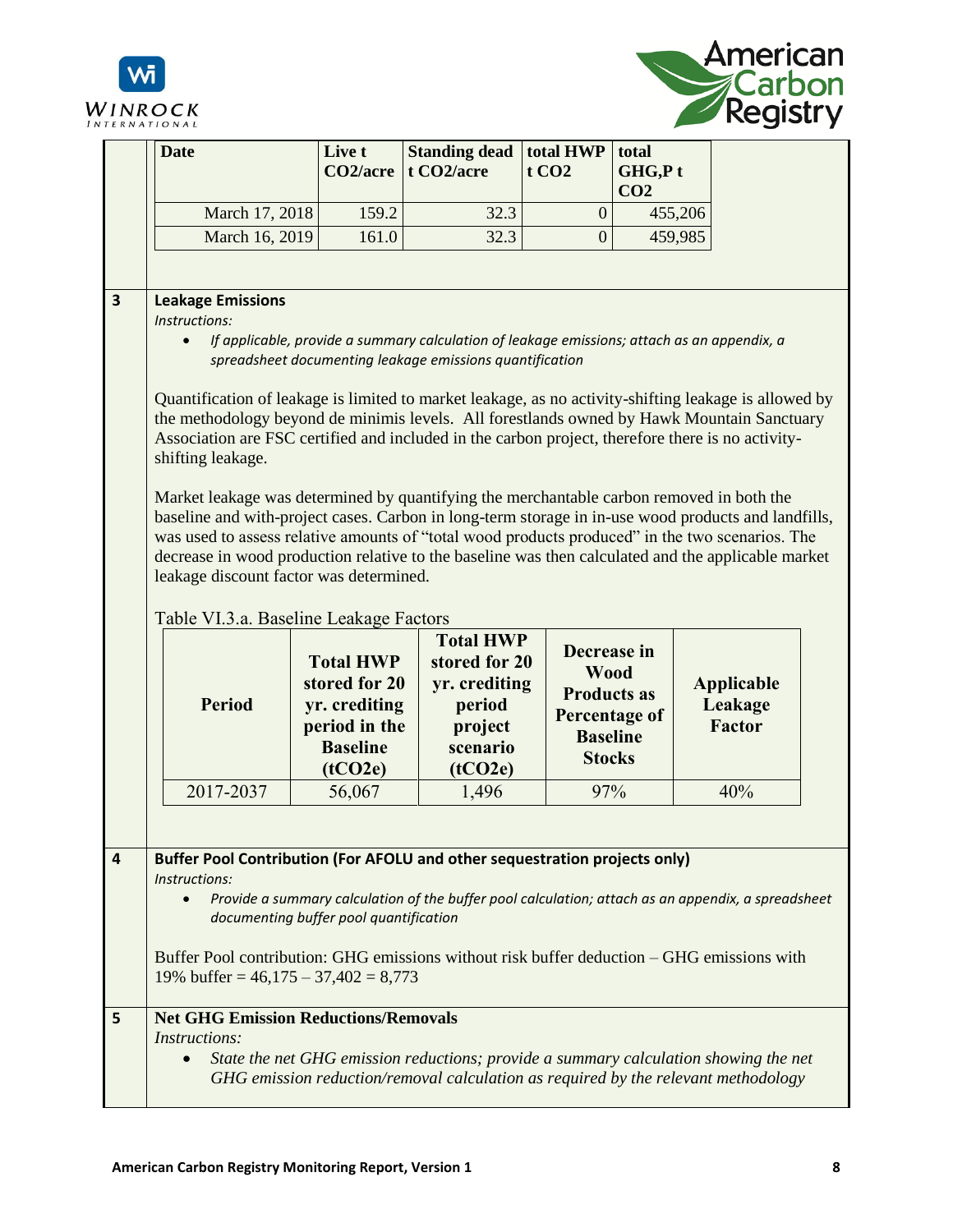



Methodology calculations and estimates of net reductions and removals enhancements are detailed in the table below and in "HawkMountain\_RP\_ERT\_HWP.xls".

| <b>Reporting Period</b>                               | RP1           | RP2          |
|-------------------------------------------------------|---------------|--------------|
| <b>ACR Account Year Date</b>                          | 2018          | 2019         |
| <b>Baseline</b>                                       |               |              |
| Live Tree CO2 Baseline                                | 304,266       | 238,032      |
| Standing dead CO2 Baseline                            | 68,145        | 59,395       |
| <b>HWP</b> Baseline                                   | 2,803         | 2,803        |
| sum stocks                                            | 375,214       | 300,230      |
| 20yr Avg Baseline                                     | 141,351       | 141,351      |
| Year T                                                |               |              |
| deltaC baseline                                       | $-72,180$     | $-72,180$    |
| Project                                               |               |              |
| Live Tree CO2 Project                                 | 378,311       | 383,090      |
| Standing dead CO2 Project                             | 76,895        | 76,895       |
| Greenhouse gas emission from logging slash<br>burning | $\mathcal{O}$ |              |
| <b>HWP</b> Project                                    | $\theta$      | $\mathbf{0}$ |
| sum stocks                                            | 455,206       | 459,985      |
| deltaC project                                        | 7,812         | 4,779        |
| Buffer pool contribution                              | 7,199         | 8,773        |
| Total uncertainty                                     | $-8.21%$      | $-7.80%$     |
| Emissions reduction at t                              | 38,876        | 37,402       |
| Negative C balance                                    |               |              |
| ERTs Issued at time t                                 | 38,876        | 37,402       |
| <b>ERTs Transferred In</b>                            | 0             |              |
| <b>ERTs Transferred Out</b>                           | $\mathbf{0}$  |              |
| <b>ERTs Retired</b>                                   | $\mathbf{0}$  |              |
| Tradable Balance at time t                            | 38,876        | 37,402       |

Note: the total tradeable balance shows the amount with the 19% buffer. As this credit amount will be supplied from a separate account, the full tradeable balance at time t is the credit volume being requested to be issued  $(37,402 + 8,773 = 46,175)$ .

## **Section VII: Verification**

## **1 Verification**

## *Instructions:*

- *State whether the project is undergoing a full site visit verification or a desk review*
- *State the date of the last full site visit verification*
- *Provide the name of the verification body for this reporting period*
- *State the number of consecutive years the verification body has verified the project*

Verification Type: Desk Review